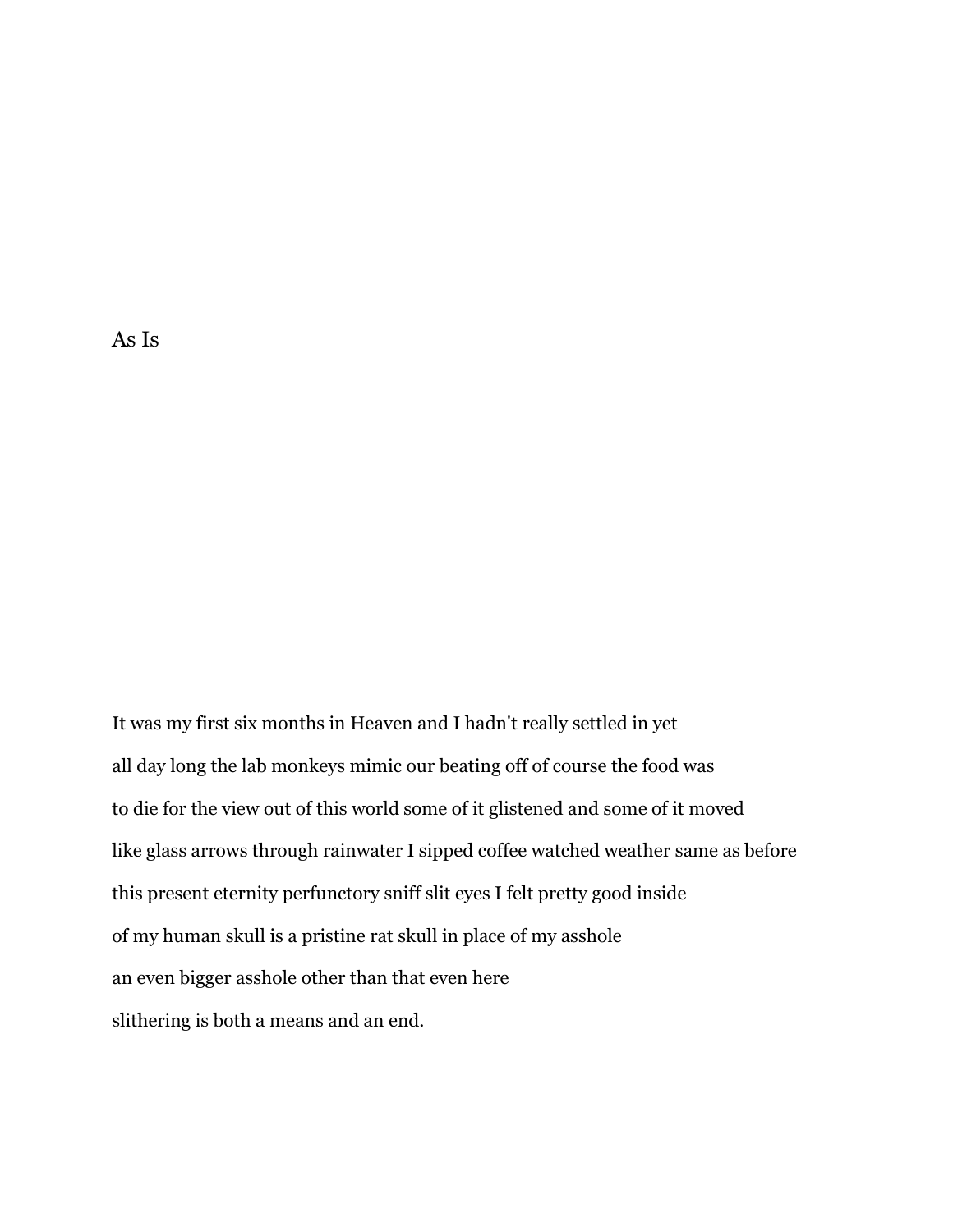## New Mound

Black proboscis extended through the window screen The air a paste of fresh sweat and banana leaves

I heard the distant sizzle of my tears and thought of Moab Its rock the color of salmon meat, its earlobes thrumming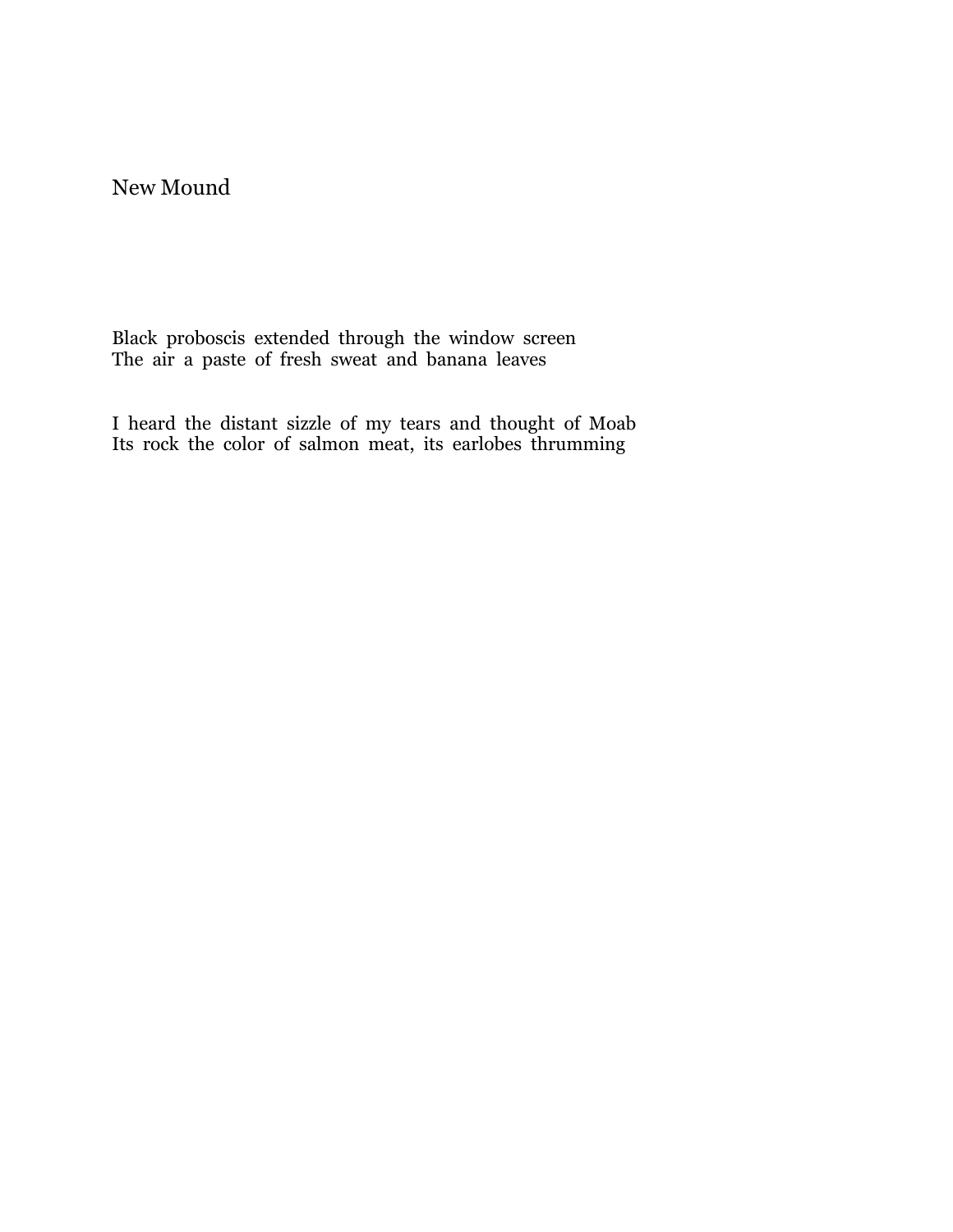I felt a presence beside me It was the man with the wooden eye In his ear There was something I'd

Never smelled before On his breath Quicksilver In quicksand A strand

Of recombinant chickenshit On a tooth that shouldn't be loose This is how

I came to rub my mind On the teething field It's all over Your pants there down by the cuffs-

Hand me my writing blindfold Now necklace Of incipient tongues

He used to say life will be Incomplete or not at all An orange tractor in a brown field

Isn't it enough to know They're out there somewhere Bewildered and clinging to lilacs?

Dazed by the same dark heat But Why did you make him a mute-So you'd inherit more searingly

I never should have left that car Three haystacks and a man Forever turned Stay

Stay in a constant sweat Dear stranger you got out Just in time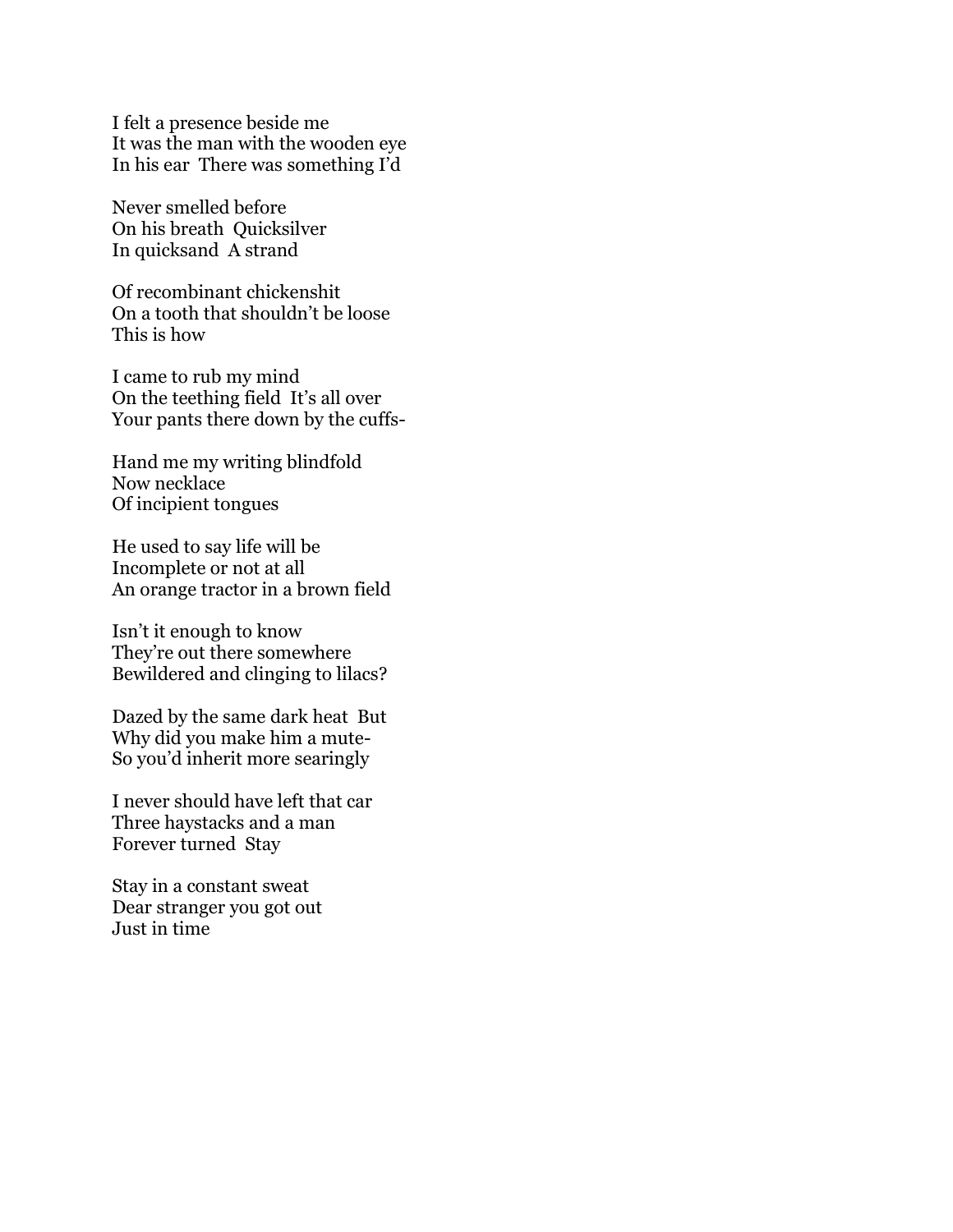Lake Drag

drug me to the lake with the secret pond in it take the world off my blouse open the mouth of the whip poorwill's eyes and vie in